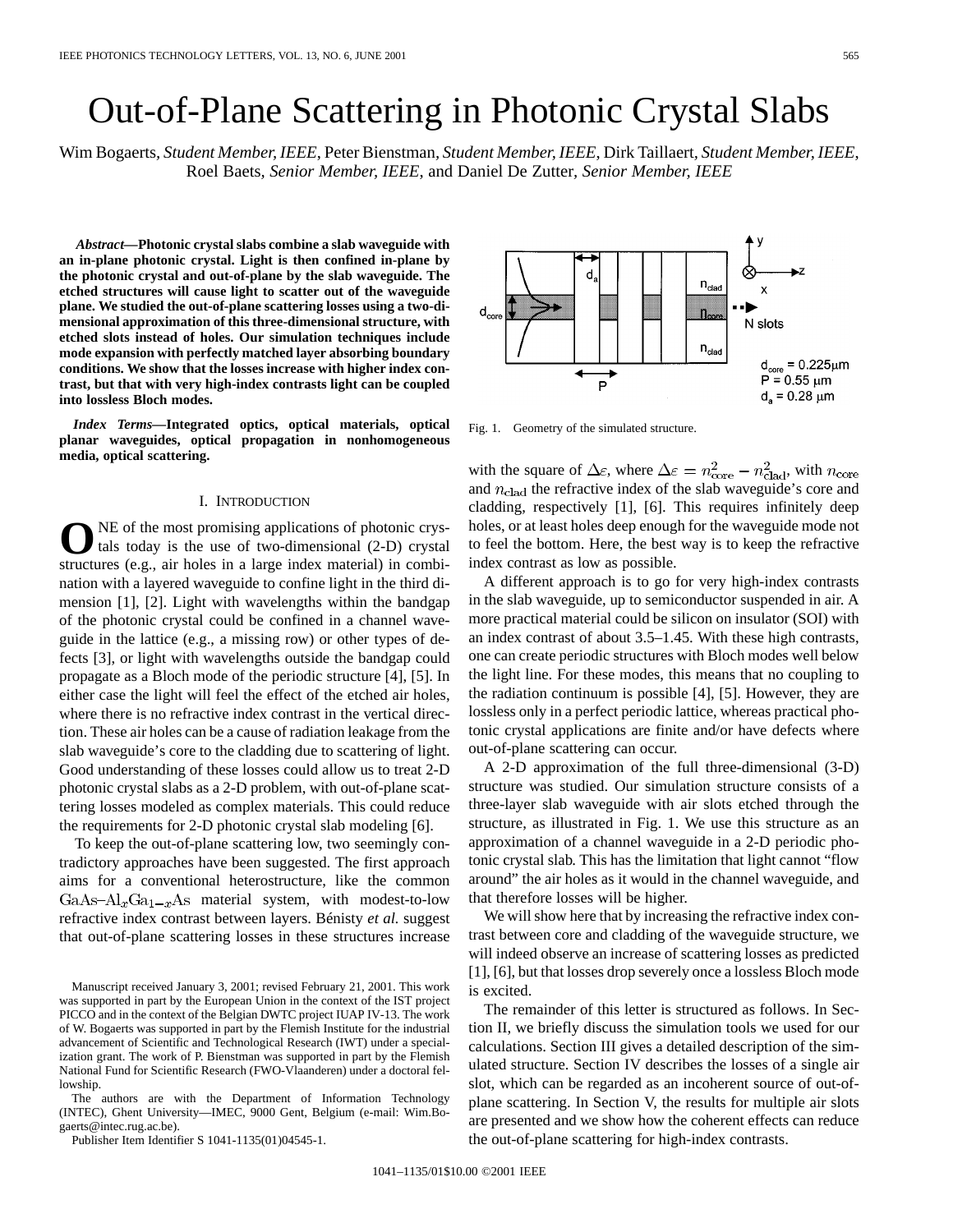#### II. SIMULATION TECHNIQUES

To calculate the characteristics of the optical structures under consideration, we used our simulation tool CAMFR [7], a vectorial eigenmode expansion tool with perfectly matched layer (PML) boundary conditions. The structure is divided into sections with a constant refractive index profile along the propagation axis, where the field is expanded into the eigenmodes of that section. The continuum of radiation modes is approximated by placing the structure between two perfectly conducting metal walls coated with PML to eliminate the parasitic reflections. At the interfaces between different waveguide sections, modematching is used to decompose the field into the eigenmodes of the new section, resulting in a scattering matrix for the entire structure. With this technique, we can calculate reflection and transmission of finite structures but also band structures for infinite periodic structures with the use of Bloch boundary conditions in the propagation direction. FDTD was used as a verification tool.

## III. SIMULATED STRUCTURE

In our layer structure, we tried to approach semiconductor heterostructures, using a three-layer slab waveguide with a core thickness of 0.225  $\mu$ m and a refractive index  $n_{\rm core}$  of 3.5. The slab waveguide is a single mode at a wavelength of 1.55  $\mu$ m for all values of  $n_{\text{clad}}$ . We then vary the waveguide cladding index  $n_{\text{clad}}$  to study its behavior for different values of  $\Delta \varepsilon$ . Some of these correspond to real layer structures. A maximum  $\Delta \varepsilon$  of 11.25 represents a silicon membrane in air. A silicon core in an oxide cladding has a  $\Delta \varepsilon$  of 10, while a typical GaAs-Al<sub>x</sub>Ga<sub>1-x</sub>As heterostructure has a  $\Delta \varepsilon$  of about 2.

#### IV. LOSSES IN A SINGLE AIR SLOT

The scattering of a single air slot can be treated as the incoherent limit where each hole radiates independently, thereby accumulating scattering losses in each hole or slot. This model was proposed by Bénisty *et al.* [1], treating holes as independently radiating dipoles.

Rigorous simulations of the losses of a single air slot confirm that out-of-plane scattering increases with higher refractive index contrast. For very low-index contrast the losses increase with the square of  $\Delta \varepsilon$ , as predicted by Bénisty *et al.* [6]. For higher contrasts, this relationship breaks down and the losses level out. When one is working with low-to-medium index contrast, one should keep the index contrast as low as possible, for a small increase in the cladding refractive index can yield a considerable drop in losses. This is not so for higher contrasts where a change in  $\Delta \varepsilon$  has little effect on the out-of-plane scattering losses [8].

# V. LOSSES IN MULTIPLE AIR SLOTS

As photonic crystals are periodic structures, treating each air hole independently seems overly simplistic. It is shown that a 2-D periodic structure can support lossless Bloch modes, where the scattering of the holes interferes destructively [4].

We studied a periodic structure as in Fig. 1, with a period  $P$ of 0.55  $\mu$ m and an air slot width  $d_a$  of 0.28  $\mu$ m. We chose these



Fig. 2. Band diagrams of the structure in Fig. 1 for different values of  $\Delta \varepsilon$ .

parameters such that for a wavelength  $\lambda$  of 1.55  $\mu$ m the periodic structure goes through four distinct regimes just by changing the refractive index contrast between core and cladding. Of course, a transition between these four regimes can also be brought about by changing other structure parameters. Fig. 2 shows the band structure of the infinite 2-D structure for these four regimes at different values of  $\Delta \varepsilon$ . The shaded region bounded by the light line indicates the continuum of the radiation modes. In Fig. 2(a) ( $\Delta \epsilon = 2.0$ , typical for a GaAs- $\text{Al}_x\text{Ga}_{1-x}$ As heterostructure) we are obviously working outside of a bandgap and above the light line; therefore, we expect out-of-plane scattering losses to increase with increasing refractive index contrast, since the light can easily couple to the radiative continuum. These losses are plotted in Fig. 3 as a function  $\Delta \varepsilon$ . Because when working outside of the bandgap, the characteristics of a finite periodic structure are a nonmonotonous function of the number of periods, we took the average of the losses of the periodic structures with 30–50 periods to eliminate these fluctuations.

For an index contrast of  $\Delta \epsilon = 10.00$  [Fig. 2(b)] the infinite periodic structure has a region below the light line for high values of  $k_z$ . However, there is no guided mode present.

For a value of  $\Delta \epsilon = 10.92$  [Fig. 3(c)] the band diagram shows a lattice mode below the light line at the operating wavelength. For the infinite periodic structure, this mode would have no radiation losses. This can be considered true for the bulk of a finite periodic structure. We see in Fig. 3 that losses drop sharply in